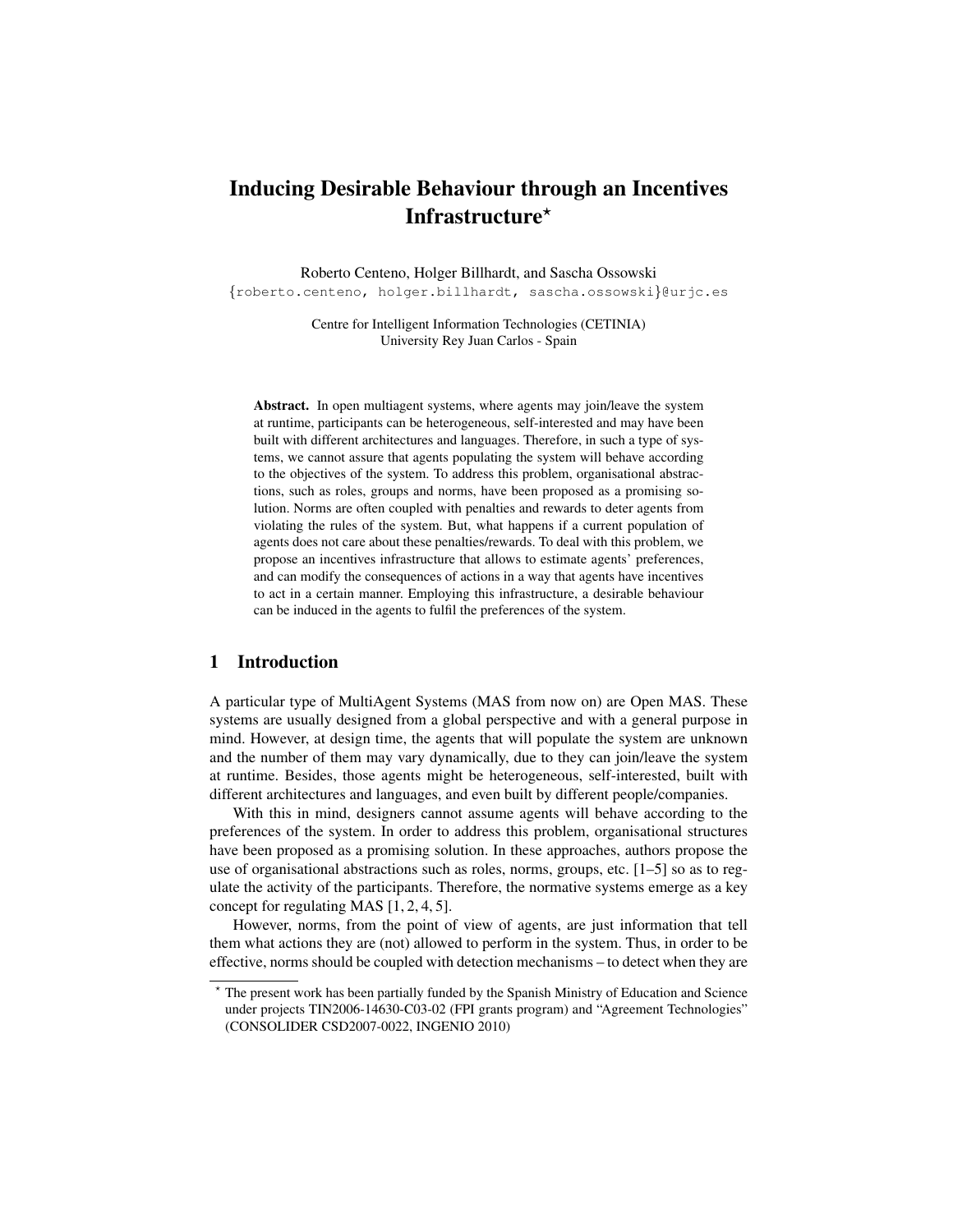not obeyed – and with penalties/rewards – to be applied when they are violated. In most cases, systems, as well as the norms and their penalties/rewards, are designed before knowing the agents that will populate them. In this sense, the question arises what happens if a current population of agents is not sensitive to these penalties/rewards. Then, norms can not be effectively enforced.

To deal with this problem, *hard norms* can be defined, which agents are not able to violate because the system relies on mechanisms to avoid such violations. For instance, in Electronic Institutions [1], by means of their infrastructure (Ameli [6]), agents are only able to perform actions which are acceptable in the current state. Nevertheless, in some domains the use of this kind of norms is not feasible due to their complexity and size, it could be impossible to take into account all possible exceptions. For example, in the traffic domain there exists a norm that says that it is forbidden to pass trough a solid line. However, it is possible and even desirable that sometimes such a norm could be violated, for instance if you can avoid an accident. Therefore, it is often easier and more efficient to define norms based on penalties/rewards, instead of using hard norms. However, as we said before, these penalties/rewards should be effective for the current population of the system.

Addressing this situation, we propose an incentive mechanism, following the work presented by Centeno et al. in [7] and based on the theory "Economic Analysis of Law", proposed by R.A. Posner in [8]. In this work the author analyses and checks how normative systems avoid the waste of resources and increase the efficiency of societies. Following these ideas we propose an incentives infrastructure that allows to estimate agents' preferences, and can modify the consequences of actions in a way that agents have incentives to act in a certain manner. Employing this infrastructure, a desirable behaviour can be induced in agents to fulfil the preferences of the system.

The rest of the paper is organised as follows, Section 2 provides a formalisation of the model on which we base our work and describes the problem we address. In Section 3 an incentives infrastructure is presented by describing its components. Section 4 shows the experimental results; finally Section 5 puts forward some related work and presents conclusions and some lines of future work.

## 2 The Model

In our work we assume that agents are rational utility maximizers. Following the work presented by Centeno et al. in [7], a *rational agent* is modelled as a tuple  $\langle S, \mathcal{O}, g, \mathcal{O}\rangle$ per, U, t,  $s_0$ ; where S is the set of internal states of the agent; O is the observation space;  $g : \mathcal{O} \times \mathcal{S} \to \mathcal{S}$  is the agent's state transition function;  $per : \mathcal{X} \to \mathcal{O}$  is the perception function;  $U : S \to \mathbb{R}$  is the utility function that assigns a value to each possible internal state; and t the agent's decision function such that  $t : S \rightarrow$ A follows the principle of maximising the expected utility (MEU). That is,  $t(s)$  =  $argmax_{a \in \mathcal{A}} eu(a, s) = argmax_{a \in \mathcal{A}} \sum_{s' \in \mathcal{S}} \mathcal{U}(s') \cdot \overline{P_s}(s'|s, a)$ , where  $eu(a, s)$  is the expected utility of performing the action  $\alpha$  in the state  $s$ ;  $\mathcal{U}(s')$  is the utility of the state s' estimated by the agent; and  $\overline{P_s}(s'|s, a)$  is the agents' estimate, at state s, of the probability that state  $s'$  will occur when executing action  $a$  in state  $s$ . The utility function of an agent is defined over the possible internal states, so, it is *local* to the agent and,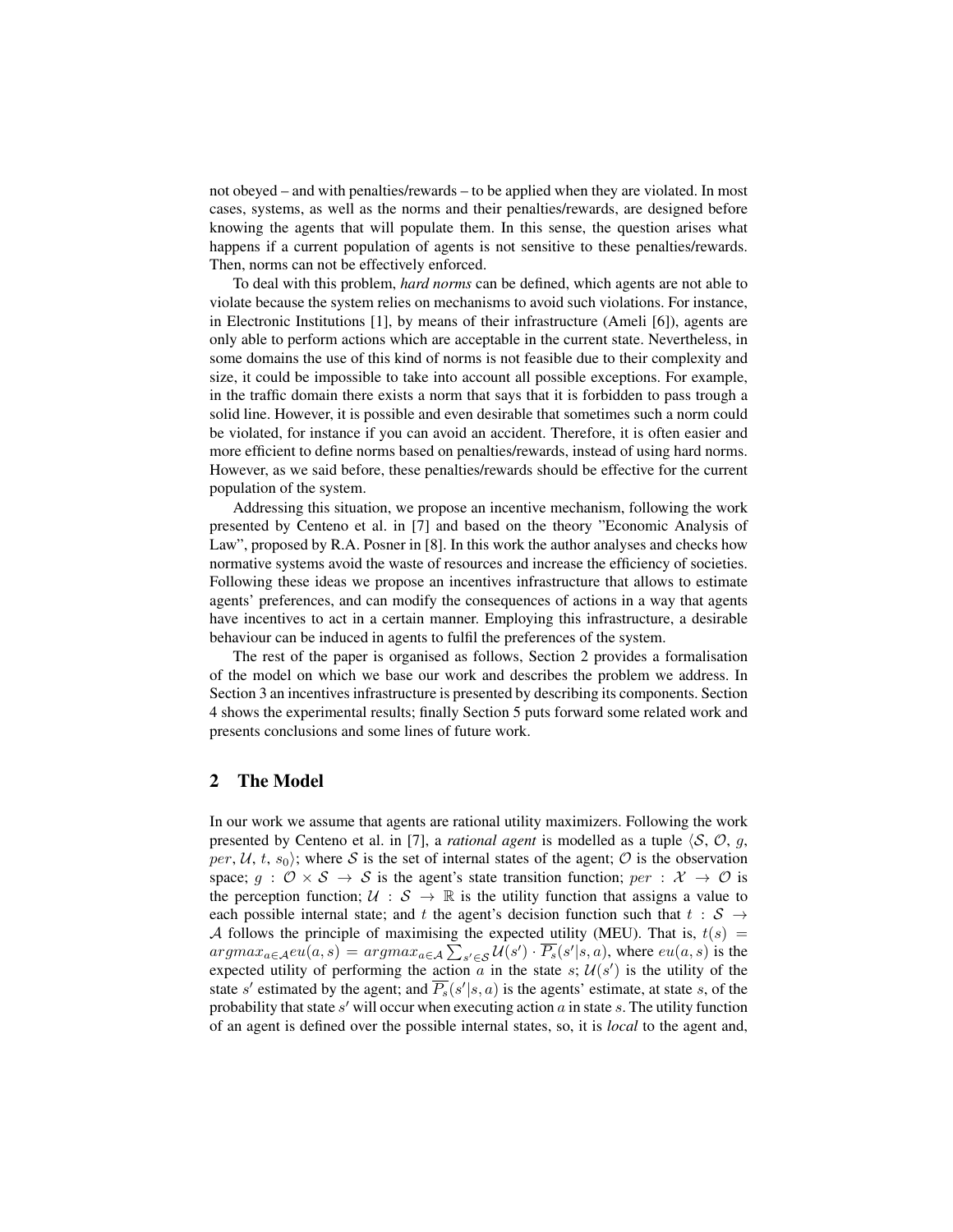thus, has to be defined with respect to what the agent observes from its environment. Therefore, the utility function is a means to solve the decision problem, from the agents own perspective, rather than as a measure of its performance in solving some given task as seen from the outside.

Agents are embedded in a MAS that specifies the environment in which they perform. We model a MAS as a tuple  $\langle Ag, A, X, \Phi, \varphi, U, x_0 \rangle$ ; where  $Ag$  is a set of agents,  $|\mathcal{A}g|$  denotes the number of agents;  $\mathcal{A}$  is a possibly infinite action space that includes all possible actions that can be performed in the system;  $X$  is the environmental state space;  $\Phi: \mathcal{X} \times \mathcal{A}^{|\mathcal{A}_g|} \times \mathcal{X} \to [0, 1]$  is the MAS transition probability distribution, describing how the environment evolves as a result of agents' actions;  $\varphi : \mathcal{A}g \times \mathcal{X} \times \mathcal{A} \rightarrow \{0,1\}$ is the agents' capability function describing the actions agents are able to perform in a given state of the environment (*physical* restrictions);  $\mathcal{U}: \mathcal{X} \to \mathbb{R}$  is the global utility function of the system that assigns a value to each environmental state; and, finally,  $x_0 \in \mathcal{X}$  stands for the initial state.

MAS are usually designed with a general purpose in mind – the global objective of the system. In this model, such an objective is represented by means of a set of preferences which are captured through the utility function  $U$ . From the point of view of the designer, the problem consists of how to optimize the global utility of the system assuming that agents will try to optimize their own individual utilities. In [7] propose to introduce organisational mechanisms in the system, with the aim of influencing the behaviour of agents. In particular, we focus on *incentive mechanisms* that change the consequences agents' actions may have. The rationale behind this approach is that changing the consequences of actions may produce variations in the expected utility of agents, what, in fact, can be seen as the introduction of penalties or rewards. Accordingly, incentive mechanisms are formalised as a function  $\Upsilon_{inc} : \mathcal{X}' \to [\mathcal{X} \times \mathcal{A}^{|\mathcal{A}g|} \times \mathcal{X} \to [0, 1]]$ that changes the consequences of actions (i.e., the transition probability distribution  $\Phi$ ), taking into account the partial view the mechanism has about the environment  $(X')$ .

Based on this model, we make the following assumptions:

Assumption 1 *The action space in the system is finite.*

Assumption 2 *Agents are utility maximisers. The utility functions of both, the global system and the agents, capture the utility at a long term, for instance by Bellman's Principle of Optimality [9]. That is, agents are able to calculate how good/bad is an action and they always choose the action that maximises their utility in the next state.*

Assumption 3 *The environment of a system can be discretized by a finite set of attributes:*  $\mathcal{X} = \{X_1, X_2, \ldots, X_n\}$ . An environmental state  $x_i \in \mathcal{X}$  can be modelled as *a set of tuples*  $x_{i,j} = \langle attribute, value \rangle$  *that assigns a value to each attribute.* 

Assumption 4 *As consequence of assumption 3, the utility of an environmental state is the output of a multi-attribute utility function [10].*

Assumption 5 *The attributes are additively independent. That is, the utility function of the system can be expressed as:*  $u(x_i) = \sum_{j=1}^{n} w_j \cdot u_{i,j}$  *where*  $u_{i,j}$  *is the utility of the attribute*  $x_{i,j}$  *and*  $w_j$  *is the weight of attribute*  $X_j$  *in the global utility function.*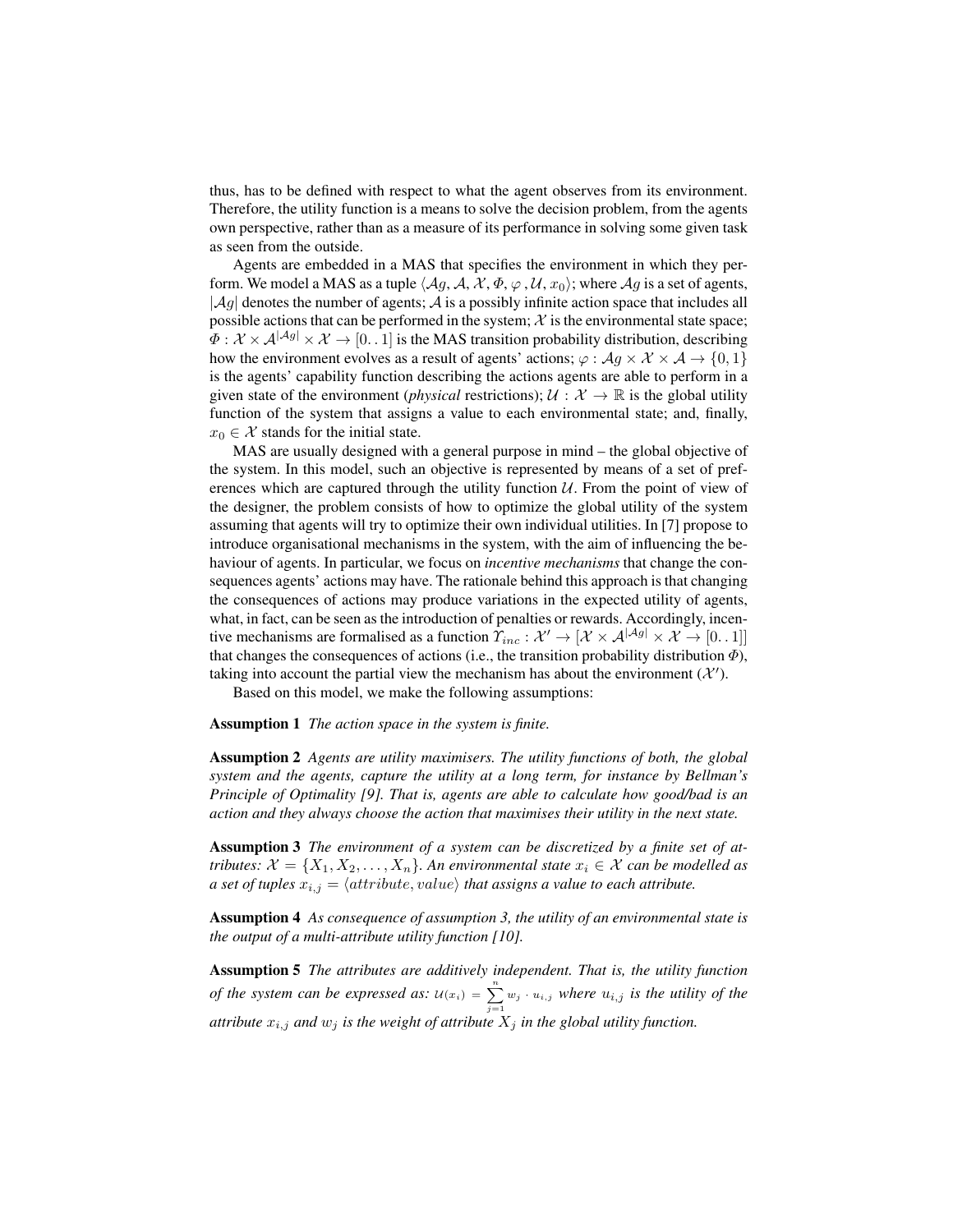Assumption 6 *All the participants in the system share the same ontology. This means that from the system level and from the perspective of the agents attributes refer to the same concepts. For example, the car agent* a<sup>i</sup> *owns would be denoted in the same way from the agents and from the system as*  $car\_agent_{a_i}$ *.* 

Following the model and taking into account assumption 3, changes in the MAS transition probability distribution  $(\Phi)$  can be produced by changes in the probabilities of transiting to environmental states in which some of the attributes have been modified. Also, the agents' perception functions per become functions that given an environmental state – a set of attributes –, creates an observation consisting of a subset of that attributes. Similarly, an incentive mechanism  $\Upsilon_{inc}$  modifies the system transition probability distribution taking into account the partial view the mechanism has about the system: the subset of attributes the mechanism is able to perceive.

#### 2.1 The Problem

As we have said previously, an incentive mechanism is defined as a function  $\Upsilon_{inc}$  that given a partial view of the system – a subset of attributes –, modifies the consequences of actions – the system transition probability distribution. So, the problem of designing an incentive mechanism boils down to address the following issues:

- 1. Deciding when the incentive mechanism should change the consequences of an action. In the model, this means which values of its the partial view of the world  $\mathcal{X}'$  will fire the mechanism.
- 2. Selecting the action(s) whose consequences should be modified by the mechanism, that is, which actions in  $A$  should be incentivized/punished.
- 3. Deciding which agent(s) will be affected by the incentive.
- 4. Deciding the modification the mechanism should perform in order to influence the behaviour of an agent. In our model this corresponds to the environmental states that may be reached as consequences of actions in the transition probability distribution  $\Phi$ .

Summarising, the problem of designing an incentive mechanism requires to learn which attributes should be modified, so as to make the consequences of a particular action more or less attractive for an agent. This includes the estimation of agents' preferences, as well as, to decide how the consequences of an action should be changed in order to incentivize it.

# 3 Incentives Infrastructure

The objective of an incentive mechanism is to induce an agent to perform an action(s), that maximises the utility of the system, by modifying the consequences of such actions. Since agents are autonomous and independent entities, we cannot assume the system will know agents' preferences. Thus, the objective of the incentive mechanism is twofold: *i)* discovering agents' preferences; and *ii)* selecting the appropriate incentive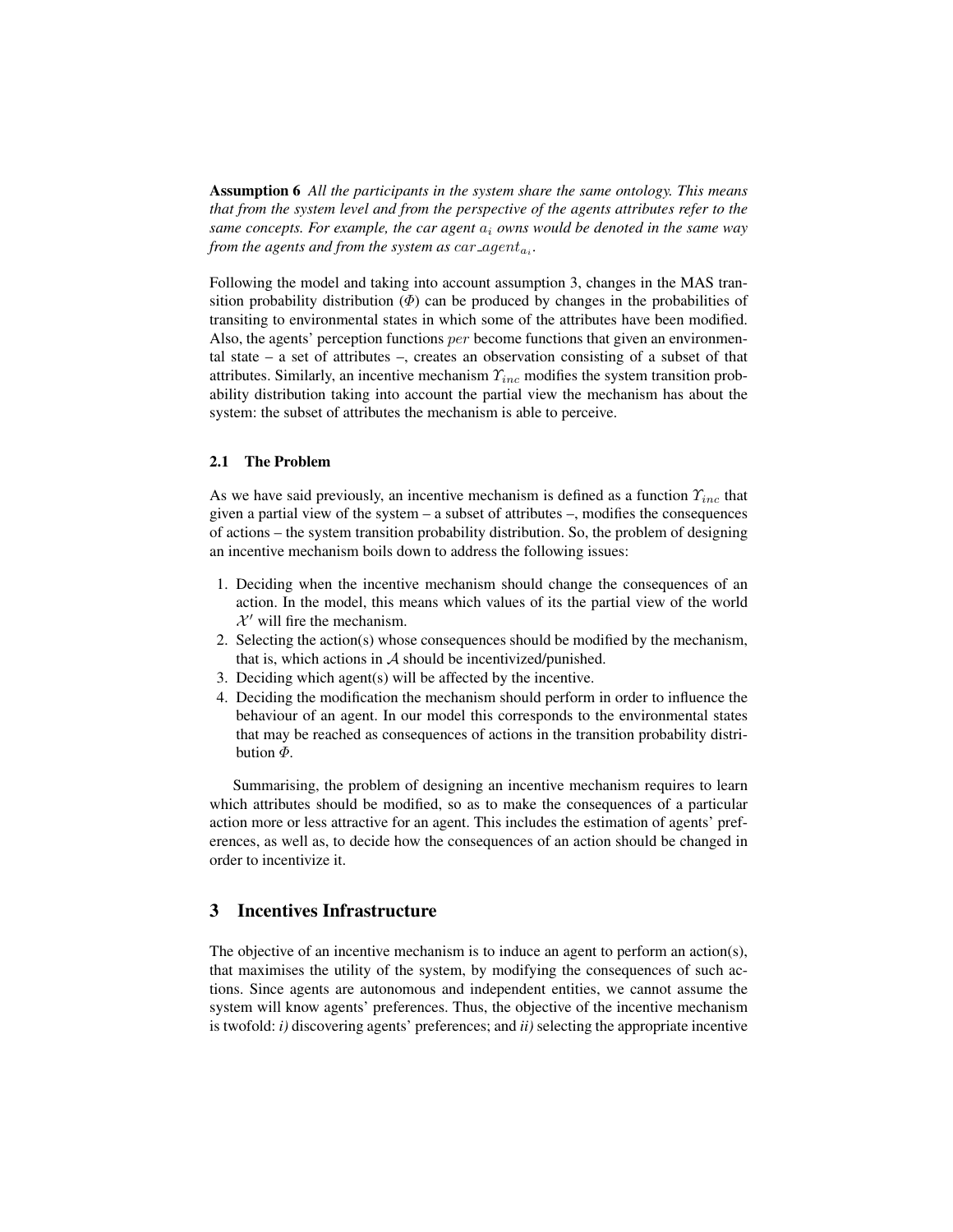to induce agents to behave in a certain manner. With this objective in mind, we propose an incentives infrastructure able to deal with those issues.

Similar to the use of governor agents in Electronic Institutions [6], we propose an incentives infrastructure where interactions between external agents and the system are mediated by institutional agents called *incentivators*. Each external agent participating in the system has assigned an incentivator and all actions selected by the agents will be performed in the system through their incentivators. Incentivator agents are in charge of both, discovering the preferences of their associated external agent, and modifying the consequences of certain actions with the aim to promote desired behaviour. Figure 1 shows the proposed architecture for the incentives infrastructure and a particular incentivator.



Fig. 1. Incentives Infrastructure and Incentivators architecture

Incentivators can communicate with each other through a communication layer. Each incentivator is responsible for one external agent and is composed of the following modules:

- *Action Selector*: this module has the objective of selecting the action that, if it would be performed by the agent in the current state, would be the best action for the system (e.g., regarding the systems global utility function).
- *Attribute and Value Selector*: these modules are in charge of determining the next incentive. That is, they decide which attribute will be modified and the new value of this attribute, as consequence of a particular action.
- *Incentive Generator*: this module receives a modification of an attribute from the attribute and value selector modules and a candidate action for modifying its consequences in the current environmental state. Taking into account this information it should decide if the proposed modification, applied as a consequence of the selected action, is still beneficial<sup>1</sup> for the system.
- *Monitoring Module*: it observes the actual activity of the agent and tends to model the agent's preferences.
- *Informative Mechanism*: the incentivator provides information to the agent about the potential consequences of its actions (e.g. the incentives associated to an action).

<sup>&</sup>lt;sup>1</sup> With beneficial we mean that the system improves its utility with regard to the current state.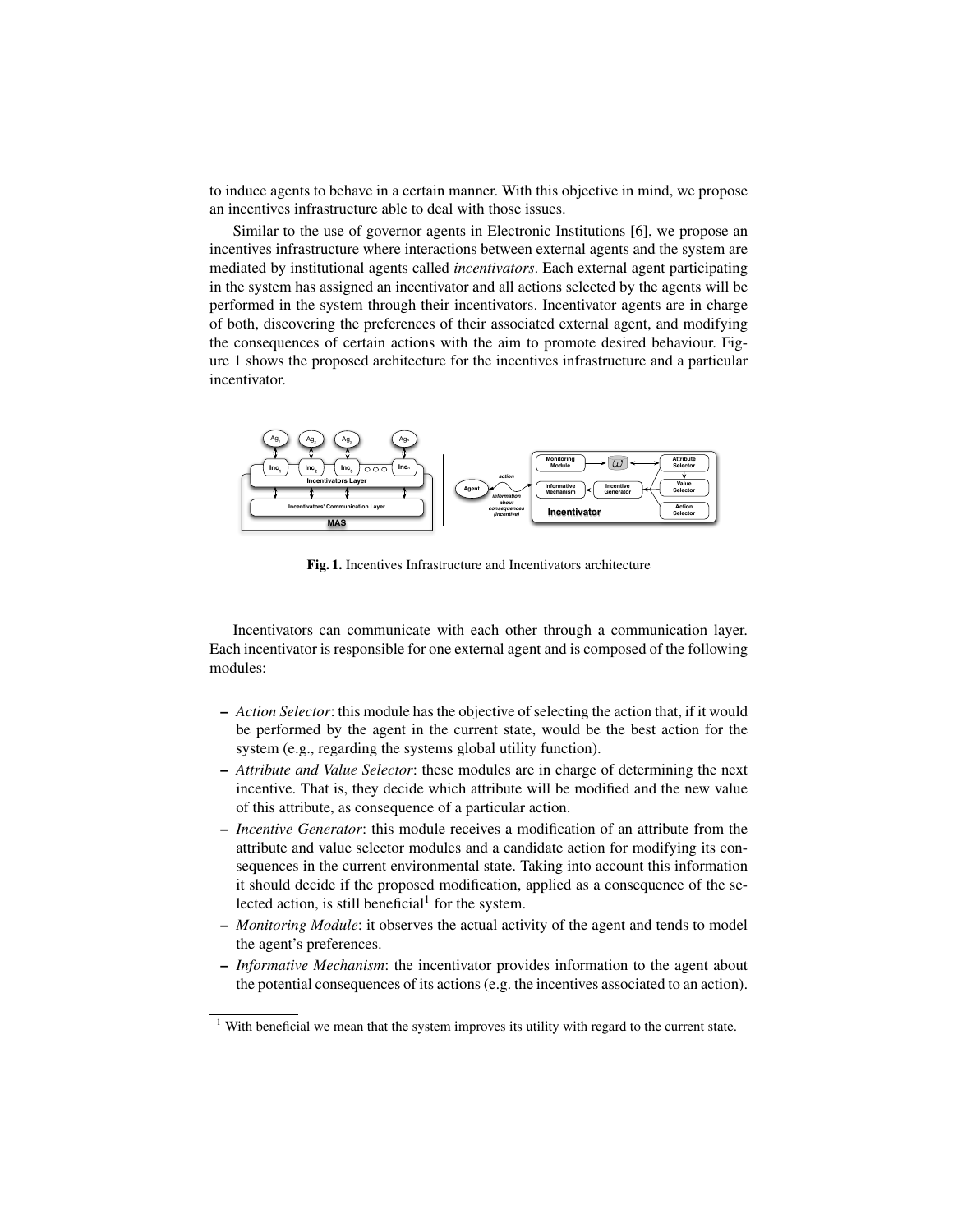#### 3.1 Discovering Agent's Preferences

An incentivator has to know or at least has to estimate an agent's preferences in order to be able to incentivize certain actions. Here we assume that agents may have different and a priori unknown preferences.

A possible approach for identifying agents' preferences is either to ask agents a set of questions or to give them a questionnaire asking directly about their preferences. Taking into account the answers given, their utility functions are estimated [11]. However, this approach might be difficult to apply in an open multiagent system where agents are autonomous and the system is not able to impose any actions. We propose a mechanism that learns an agent's preferences from monitoring its behaviour in response to given incentives.

An incentivator is endowed with a structure where an agent's preferences are estimated. More formally, we define a preferences vector as:  $\omega_{aq_i} = [\omega_1, \dots, \omega_n]$ , where:

- $n$  is the number of attributes in the system, such that it corresponds with the attributes that compounds an environmental state;
- $\omega_i$  is the weight agent  $ag_i$  has estimated on the utility of attribute  $X_i$ ; we assume  $\sum_{n=1}^{\infty}$ 
	- $\sum_{j=1} \omega_j = 1;$
- $\omega_{ag_i}$  is the estimated preferences vector for agent  $ag_i$ .

For instance a vector  $\omega_{ag_1} = [0.1, 0.2, 0.7]$  means that the environmental state is composed of three attributes and that agent  $ag_1$  is interested 0.1 in the attribute  $X_1$ , 0.2 in the attribute  $X_2$  and 0.7 in the  $X_3$ .

The task of the incentivator is to estimate the preferences vector of its assigned external agent. In order to do that, we use Q-learning with immediate rewards and  $\epsilon$ greedy action selection [12]. In the scope of this learning method, the action space  $Z_i$  of the incentivator for agent  $ag_i$  is composed of the attributes it can modify as consequence of its action. More formally:  $Z_i \subseteq \{X_1, \ldots, X_n\}$ , where  $X_j$  are the attributes that compose an environmental state.

The idea behind this approach is that the incentivator estimates the preferences of an agent by modifying an attribute as consequence of an action and observing if the agent is induced to perform (or not) such an action. Thus, when an incentivator takes the action  $z_i$ , that means to modify the attribute  $X_i$ , during the learning process, it receives a reward that rates that action, and it updates its action-value function estimation as follows:

$$
\mathcal{Q}_{t+1}(z_j) = \mathcal{Q}_t(z_j) + \alpha \cdot [\mathcal{R}_t(z_j) - \mathcal{Q}_t(z_j)] \tag{1}
$$

where  $\alpha$  is the learning rate and  $\mathcal{R}_t(z_i)$  is the reward. As reward the incentivator focuses on how the agent reacts to the modification proposed. Thus, it rates the action positively when the agent performs the action the incentivator wanted to, and negatively in other case:

$$
\mathcal{R}_t(z_j) = \begin{cases} +1 \text{ if agent performed the action} \\ -1 \text{ i.o.c.} \end{cases}
$$
 (2)

In order to discover new attributes in which the agent could be interested in, incentivators select a random attribute modification with small probability  $\epsilon$ , and exploit the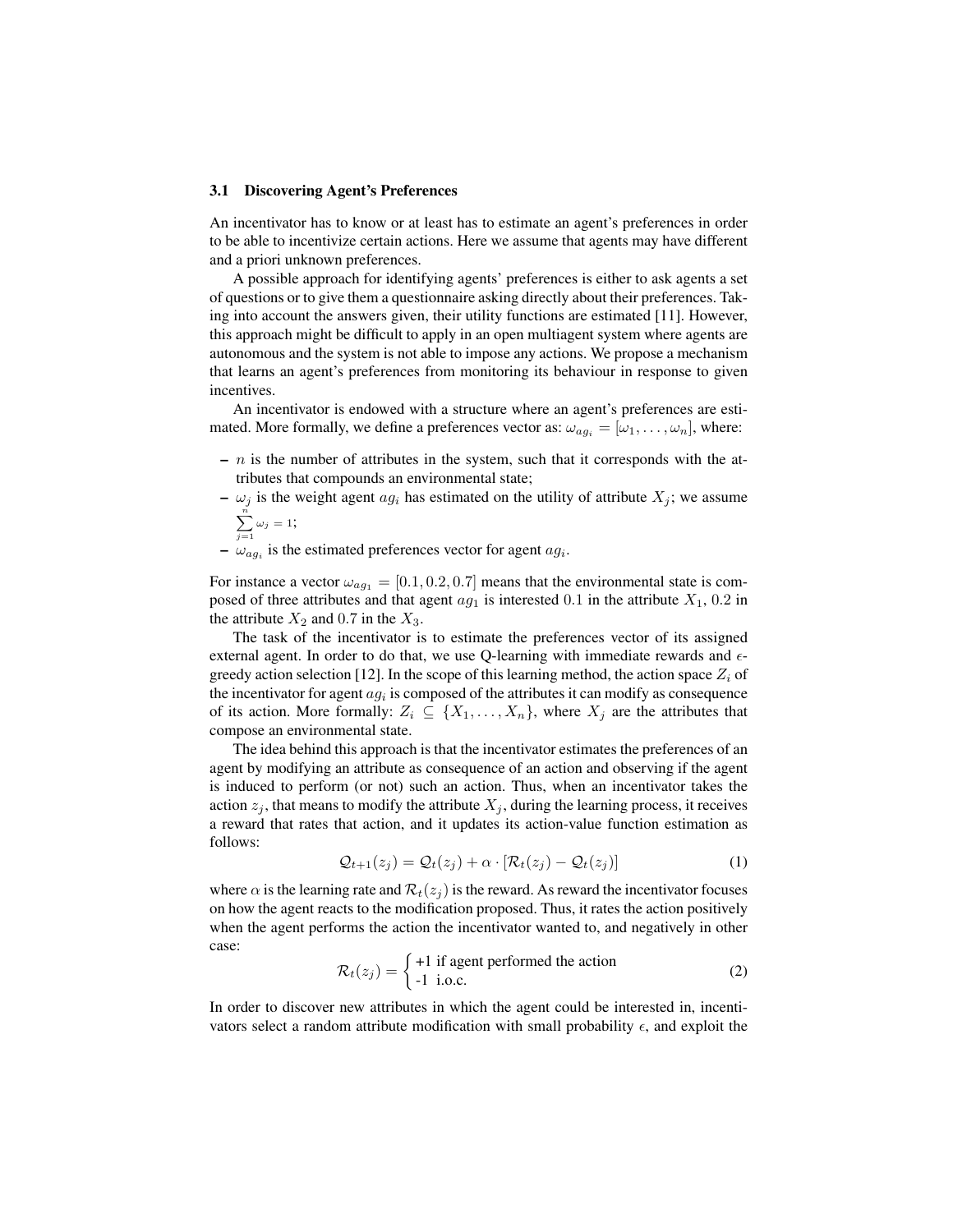attribute with a the highest Q-value, the attribute in which the agent is most interested in (*greedy* action), with probability  $(1 - \epsilon)$ .

The next step in the learning process is to learn the most appropriate value of a selected attribute, in order to incentivize the agent. This task is carried out by the *Value Selector Module*. Similarly to the attribute selection process, this task is developed by using Q-learning with immediate rewards and  $\epsilon$ -greedy action selection. In this case, the action space  $Y_i$  of the value selector module is composed of the different values the attribute proposed by the attribute selector may take. Formally,  $Y_i = \{value_j \in$  $\bigl[value^{min}_{X_i}, value^{max}_{X_i}\bigr]\},$  where  $value_j$  stands for the set of different values the attribute  $X_i$  may take. The update and reward functions are the same as before (formulas 1 and 2). So, observing how the agent reacts to the new consequences the incentivator is able to estimate the attributes and their appropriate values that affect the utility of an agent. Obviously, the incentivator can only modify those attributes it is capable and has enough permission to change.

Summarising, as a result of the tasks carried out by those modules, a modification of an attribute of the environmental state is proposed. Formally,  $x_{i,j}^* = \langle attribute, value \rangle$ , where *attribute* is selected by the attribute selector, and *value* by the value selector. The next step is to select the action to incentivize.

#### 3.2 Selecting the Action to Incentivize

At the same time that an incentivator is selecting the next incentive – an attribute to modify and its new value – it has to select the action to incentivize. This task is carried out by the *Action Selector*. This module follows an intuitive approach, trying to induce the action that gives the highest utility for the system. The incentivator, on behalf of the system, wants the agent to perform the action that would lead to the state with the best utility from a system perspective.

Therefore, what the incentivator has to do is to estimate the result of each possible action the agent is able to perform, and calculate the utility of the system in each resulting state. The function that allows the incentivator to simulate the result of an action is domain-dependent, so it depends on the particular system we are dealing with. Note that in the current work we focus on how to induce a desirable behaviour in an agent. For this reason, when the incentivator estimates the result of an action performed by its agent, it will not take into account possible conflicts among other actions performed by other agents in the same state.

The domain-dependent algorithm executed by the action selector module returns a list of actions ranked by an estimation over the utility the system would get in case the agent performs each possible action. Formally, this list is represented by  $\bigtriangledown_{x_j}^{a g_i} =$  $\langle a_1,\ldots,a_n\rangle \mid eu(\overline{x_j,a g_i,a_1}) \geq \ldots \geq eu(\overline{x_j,a g_i,a_n}),$  where:

- $-\nabla_{x_j}^{ag_i}$  stands for the list of actions agent  $ag_i$  is able to perform in the environmental state  $x_j$ , sorted by the expected utility of the system;
- $-eu(\overrightarrow{x_j, a g_i, a_k})$  is the expected utility of the system in the environmental state reached as consequence of the action  $a_k$ , performed by the agent  $a_j$ , in the environmental state  $x_j$ .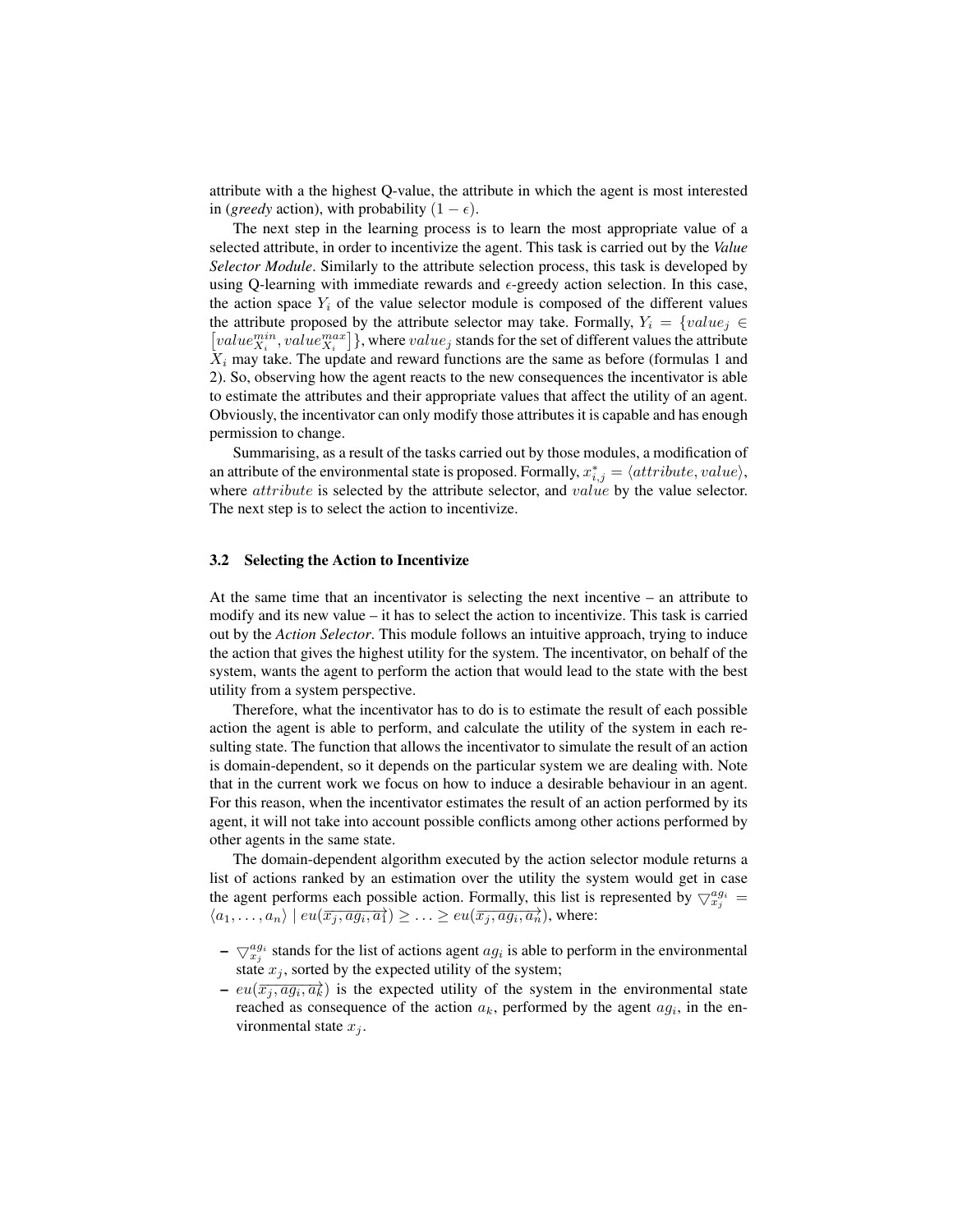As soon as this list is calculated, and the incentive  $(x_{i,j}^*)$  is proposed, both parameters are introduced in the incentive generator in order to decide whether this combination is still beneficial for the system.

#### 3.3 Generating the Incentive

When a new incentive is proposed it could be necessary to assure that such an incentive is not damaging the objective of the system. That is, the changes in the environment proposed as an incentive could produce undesirable states for the global system. To evaluate whether or not the new consequences of the action are still the best option (not only for the agent but also for the system) is the task of the *Incentive Generator Module*. The result of this process may be the rejection of the proposed incentive  $(x_{i,j}^*)$ if the result would be even worse for the system than if the agent performs the worst action (from the point of view of the system).

The decision is taken by the following algorithm:

| <b>Algorithm 1:</b> deciding if the proposed incentive is given or not                                          |  |  |
|-----------------------------------------------------------------------------------------------------------------|--|--|
| <b>Input:</b> $\bigtriangledown_{x_i}^{ag_i}, x_{i,k}^*$                                                        |  |  |
| <b>Output:</b> $a_s \in \bigtriangledown_{x_i}^{ag_i}$ such that $a_s$ is the best action to incentivize        |  |  |
| 1 for $s = 1$ to n do                                                                                           |  |  |
| $a_s \leftarrow \bigtriangledown_{x_i}^{ag_i}[s]$ ;<br>$\mathbf{2}$                                             |  |  |
| $a_{s+1} \leftarrow \bigtriangledown_{x_i}^{ag_i}[s+1]$ ;<br>$3^{\circ}$                                        |  |  |
| 4 if $(eu(\overrightarrow{(x_jx_{i,k}^*), a g_i, a_s}) \geq eu(\overrightarrow{x_j, a g_i, a_s})$               |  |  |
| $\overrightarrow{(eu(\overrightarrow{x_jx_{i,k}^*)ag_i,a_s})} \geq eu(\overrightarrow{x_j,aq_i,a_{s+1}}))$ then |  |  |
| return $a_s$ ;<br>5                                                                                             |  |  |
| end if<br>6                                                                                                     |  |  |
| 7 end for                                                                                                       |  |  |
| 8 return $a_s \leftarrow \emptyset$ :                                                                           |  |  |

Summarizing, the algorithm focuses on finding an action to incentivize, such that if the agent performs this action, and the proposed incentives (changes in the environment) are applied in the resulting state, the expected utility of the system is greater or equal than if the agent performs the same action (without the changes in the environment). Another case when the action should be incentivized, is when the expected utility of the system with the new consequences is greater or equal than if the agent performs the following best action, with regard to the utility of the system. The possible solutions of the algorithm are either the best action to incentivize by using the incentive proposed, or no action that means that is better not to give the incentive proposed to the agent.

#### 3.4 Monitoring and Informing the Agent

As we said in previous sections, in order to discover the agent's preferences the incentivator observes the reaction of the agent regarding a proposed incentive for a given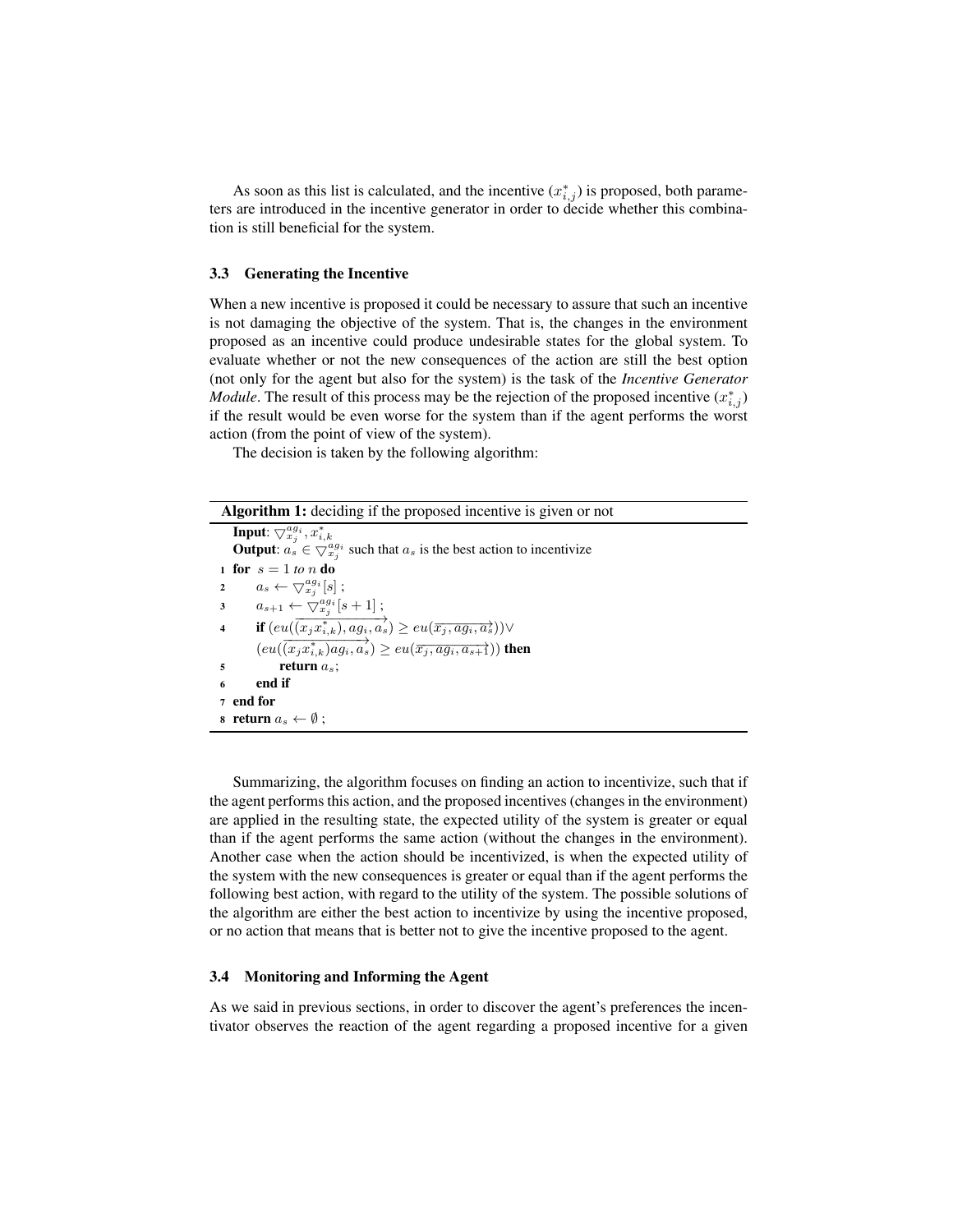action. In particular, the incentivator monitories the action the agent actually performs and evaluates if this action is the same as the action selected by the incentivator to incentivize. It then uses this information to provide the required feedback for the Q-learning algorithms presented before. It could be possible that an agent actually performed an action because its own interests (and not because of the incentives). However, the incentivator does not have any way to distinguish such a situation. We assume that the exploration/exploitation process in the Q-learning algorithms will detect such cases and converges to an estimation of the agent's correct preferences.

In order to enable agents to reason about incentives, the incentivator informs the agents about the consequences of their actions (the incentives that may apply). Before an agent selects its new action to perform, it can query the informative mechanism about the incentives that apply to which action.

# 4 Experimental Results

To evaluate the incentives infrastructure proposed in this work we have designed and implemented a small "toy" example. The system is composed of a grid of size  $NxN$ , where each column is filled with a different colour: red, black or blue (see figure 2).



Fig. 2. Grid representation and action space of an agent

Rational agents are situated in such a grid, being able to move around it, moving a position up, down, left or right. That is, the action space of the system is:  $A = \{moveUp,$  $moveDown, moveLeft, moveRight, skip\}.$  An agent's position changes when it performs one of these action (except for skip). Furthermore, each agent participating in the system has assigned an amount of money that is reduced by one unit when it changes its position. On the other hand, the global system has also an amount of money that is increased by the money that agents spend on moving around the grid. An environmental state is composed of the following attributes:  $\mathcal{X} = \{agent_1Position, \dots,$  $agent_1Money,..., gridSize, squaresColours_1,..., systemMoney\}$  where their possible values are *i)* the position, in terms of coordinates, of each agent; *ii)* the current money each agent owns; *iii*) the size of the grid (the parameter  $N$ ); *iv*) the current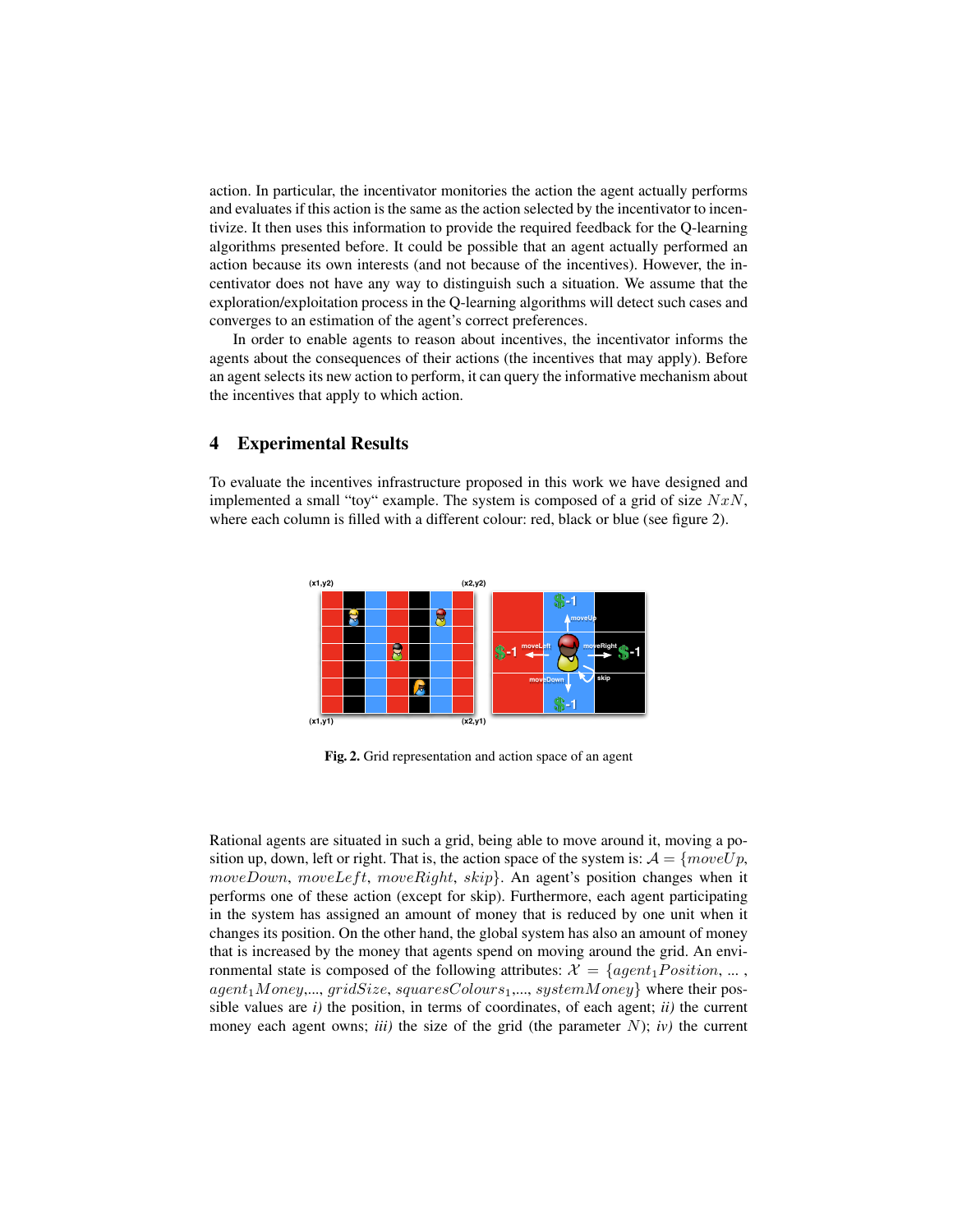colour of each square (red, black or blue); and *iv)* the amount of money owned by the system. The environment is designed in a deterministic way, i. e. two o more agents can be in the same position. The objective of the system is that agents are in the central position of the grid as well as to get as much money as possible. These preferences are expressed by means of the following utility function:  $u(x_j) = U_{systemMoney}(x_j) \cdot w_0 +$  $\sum$  $\sum_{k=1} U_{agent_kPosition}(x_j) \cdot w_k$  where the utility over the position of each agent is measured as how far they are from the central position – by using the Manhattan distance –; and the money of the system is measured such that the more money the system gets the more utility it obtains. On the other hand, the objective of the agents is threefold, to reach a corner, to stay in a particular colour and to save as much money as possible. It is expressed by the general utility function:  $u_{a_k}(x_j) = u_{agent_kPosition}(x_j) \cdot w_1 +$  $U_{squaresColors_{agent_kPosition}}(x_j) \cdot w_2 + U_{agent_kMoney}(x_j) \cdot w_3$ , where the utility of their position is measured as how far they are from the corner they want to reach; the utility of the colour is 1 when they are on a square with the preferred colour (0 in other case); and the utility of the money is measured like in the case of the system.

|                      | Exp1                    | Exp2                        |
|----------------------|-------------------------|-----------------------------|
| Grid/Agents/Steps    | 200/30/100              | 200/30/100                  |
| $\mathcal{U}_{A\,q}$ | $Random(w_1, w_2, w_3)$ | $w_1, w_2 = 0.45 w_3 = 0.1$ |
| $\mathcal{U}_{MAS}$  | $Random(w_0, w_k)$      | $Random(w_0, w_k)$          |
| Norm Limit/Penalty   | $10/-50$                | $10/-50$                    |
| $a qent_i Monev^*$   | $\pm 5\%$               | $+5%$                       |
| $agent_i Money_0$    | Random(1.000)           | Random(1.000)               |
| $agent_i Position_0$ | (100, 100)              | (100, 100)                  |
| corner to reach      | Random(4)               | Random(4)                   |

In order to evaluate and compare our approach, we design a normative system to regulate the system described before. Such a system defines a global norm that is known by all participants and says that *"it is prohibited to go beyond a established area from the central point of the grid"*. This norm is coupled with penalties that reduce the agents' money when they violate the norm. We assume perfect (100%) detection of norm violations and fines are applied automatically. Thus, the system fulfils its original objectives: agents should stay as close as possible to the central position, and on the other hand, the system gets money if agents violate the norm. In comparison to the normative approach, we endowed the same system with the incentives infrastructure and where incentivators have enough permissions to modify the attributes squaresColours<sub>i</sub> (changing the colour of a particular square to black, red or blue) and  $agent_kMoney$  (increasing/decreasing the money of agents). Obviously, when an incentivator gives/takes money to/from an agent, this money is taken/given from/to the system.

We have set up the system with the parameters specified in the table 4, carrying out two different experiments: *exp1* and *exp2*. In the first case (exp1), the weights of the parameters of the utility functions of agents and of the system are selected randomly. When the system is executed with the normative system, the permitted area is estab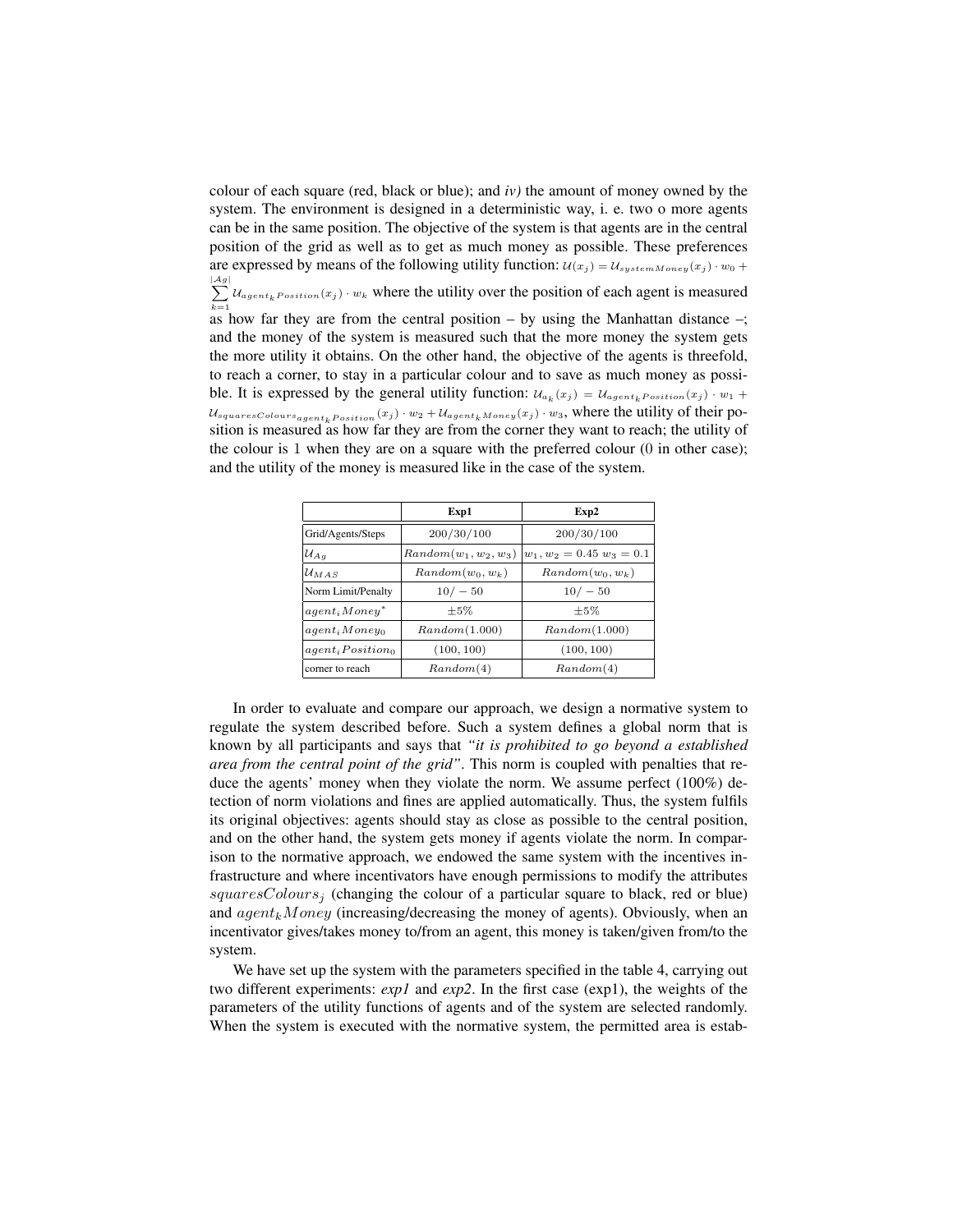lished to 10 squares from the central point and a fine of 50 units of money is applied when agents go out of this area.

Graphics 3(a) and 3(b) plot the utility of both the system and the agents in experiment Exp1. The blue line represents the case when the system is regulated by the norm while the red line represents the results when using the incentives infrastructure. Both the system and agents get better results, with regard to their utility in the case in which the system is regulated by the incentive infrastructure. In case of agents' utility we can observe clearly, how their utility increases in both situations, however when the normative system is working and the system is in the time-step 10, agents' utility decrease constantly. It happens due to some agents at this time are in the limit of going out of the established area (10 squares from the central point) and they decide to go beyond it violating the norm; and the system penalizes them decreasing their money. After that, their utility starts rising up again due to they are closer to the corner they want to reach. Regarding the system's utility, we can observe that in both situations the utility starts in the maximum possible. This is because the agents' initial position is in the central point of the grid. As agents are moving around the grid, the system looses utility, but this loss is lower when the incentive infrastructure is working. This is because incentivators are able to incentivize their agents to stay closer to the central position.



Graphics  $3(c)$  and  $3(d)$  plot the results obtained after executing the system with the parameters defined in experiment Exp2. In this case, the system is populated with agents that do not care so much about the money (parameter  $w_3 = 0.1$  in agents' utility function). The system's utility is quite similar with both mechanisms, norms and incentives, even so, the system looses less utility when it is regulated by the incentives infrastructure.

Comparing the two experiments, we can conclude that the approach presented in this work, based on an incentives infrastructure works better to regulate a system when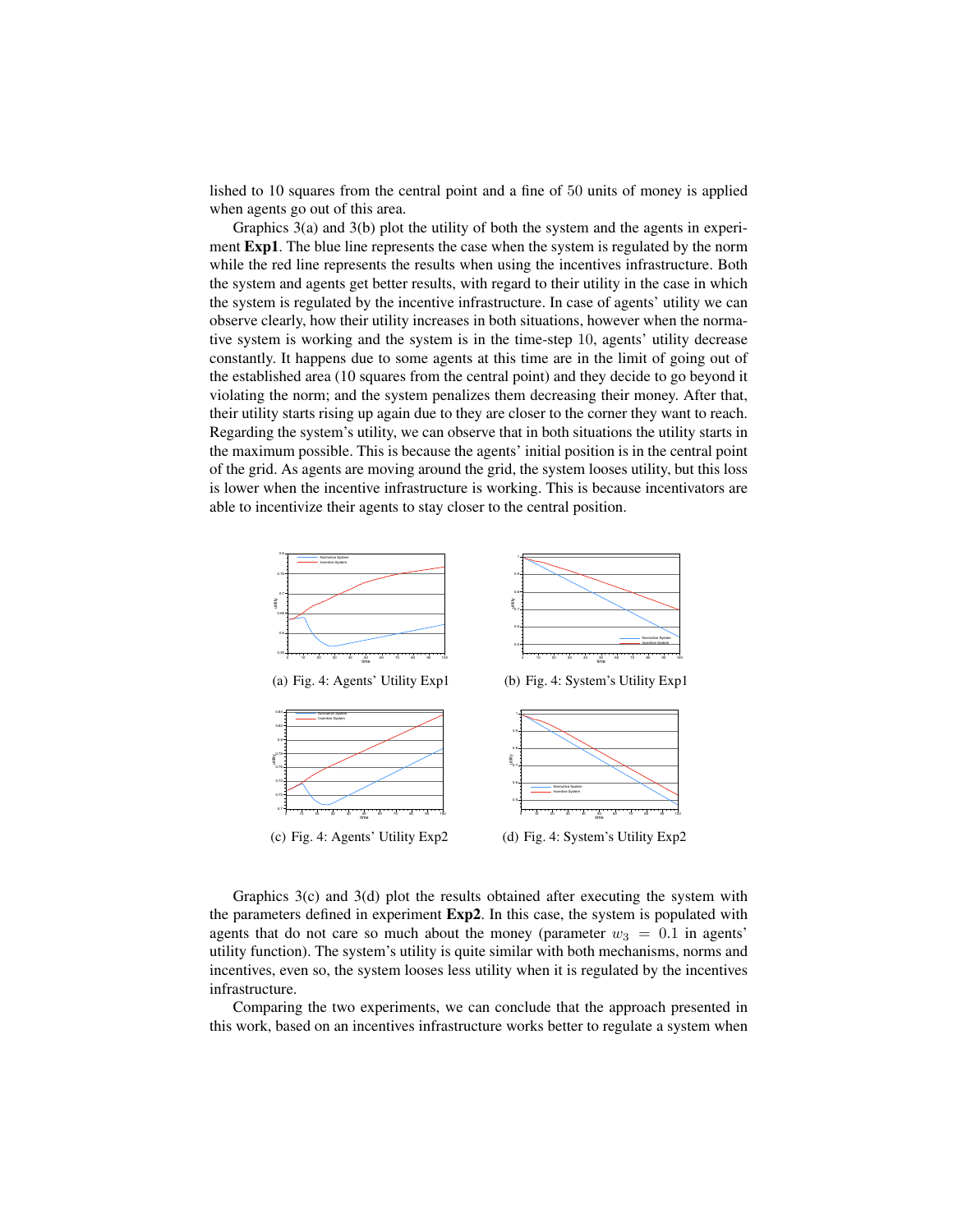it is populated by agents unknown at a design time. Besides, not just the system performs better (regarding its utility); also the agents obtain more utility because the incentives infrastructure is able to discover their preferences and applies personalised incentives/penalties.

## 5 Conclusion

In this paper we have presented an incentives model and infrastructure that is able to *i*) discover the agents' preferences that might be based on different attributes of the environment; and *ii)* provide the suitable incentive by modifying the consequences of a particular action, such that desirable behaviours are induced. The incentives infrastructure is designed by using institutional agents called *incentivators*. Each incentivator is in charge of one external agent. In particular, it tries to discover the preferences of its agent, decides which would be the most desired action regarding the systems objectives, and incentivizes its agent to do that desired action. Incentivators use reinforcement learning techniques (Q-learning with immediate rewards and  $\epsilon$ -greedy action selection) to learn the best incentivation policy for the agents they are in charge of.

Many authors have proposed the use of social concepts such as roles, norms, groups, and so on to regulate the activities of agents in a MAS if there is no control over the components [1–5]. The concept of *norm* appears as a main piece in most of these approaches. Norms are mechanisms that define control policies to establish and reinforce agents to accomplish the objective of the system – *"the rules of the game"*. So, the main objective of normative systems is to restrict the action spaces of agents such that they behave how the system (or its designer) wants them to behave. Some approaches, like [1], focus on defining the set of allowed actions in each possible state of the system, such that agents are just allowed to perform valid actions, from the point of view of the whole system. However, there exist domains (e.g. traffic, e-commerce, etc.) where due to their complexity and size, it is very difficult to define all possible valid actions for each state, or even it could be counter-productive. For this reason, other approaches, like [2], propose to couple norms with penalties/rewards which gives agents the possibility to violate a norm. These penalties/rewards are usually designed at design time, where participants of the system are still unknown. Therefore, designers have to assume two main assumptions: *i)* agents, that will populate the system, are interested in a particular attribute (e.g. the money); and *ii)* the grade that a modification in this attribute affects agents such that they are deterred to perform certain actions. For instance, in the traffic domain, it is usually assumed that all drivers, modelled as agents, are interested in saving money, and the penalties for violating norms are set as an obligation of paying an amount of money, that is usually the same for all drivers. In order to avoid these assumptions, other approaches, like [13, 14], are emerged for basing on incentives to induce desirable behaviours to agents participating in a system. One difference between these approaches and the one presented in this paper, is that the authors in [13, 14] focus on how to discover an appropriate reward to teach a particular policy to an agent. In our work, we consider incentives as something that could be positive or negative, that is, it is a modification in the consequences of an action. In fact, the valuation of such modifications depend on the agents. Some agents may consider as a positive